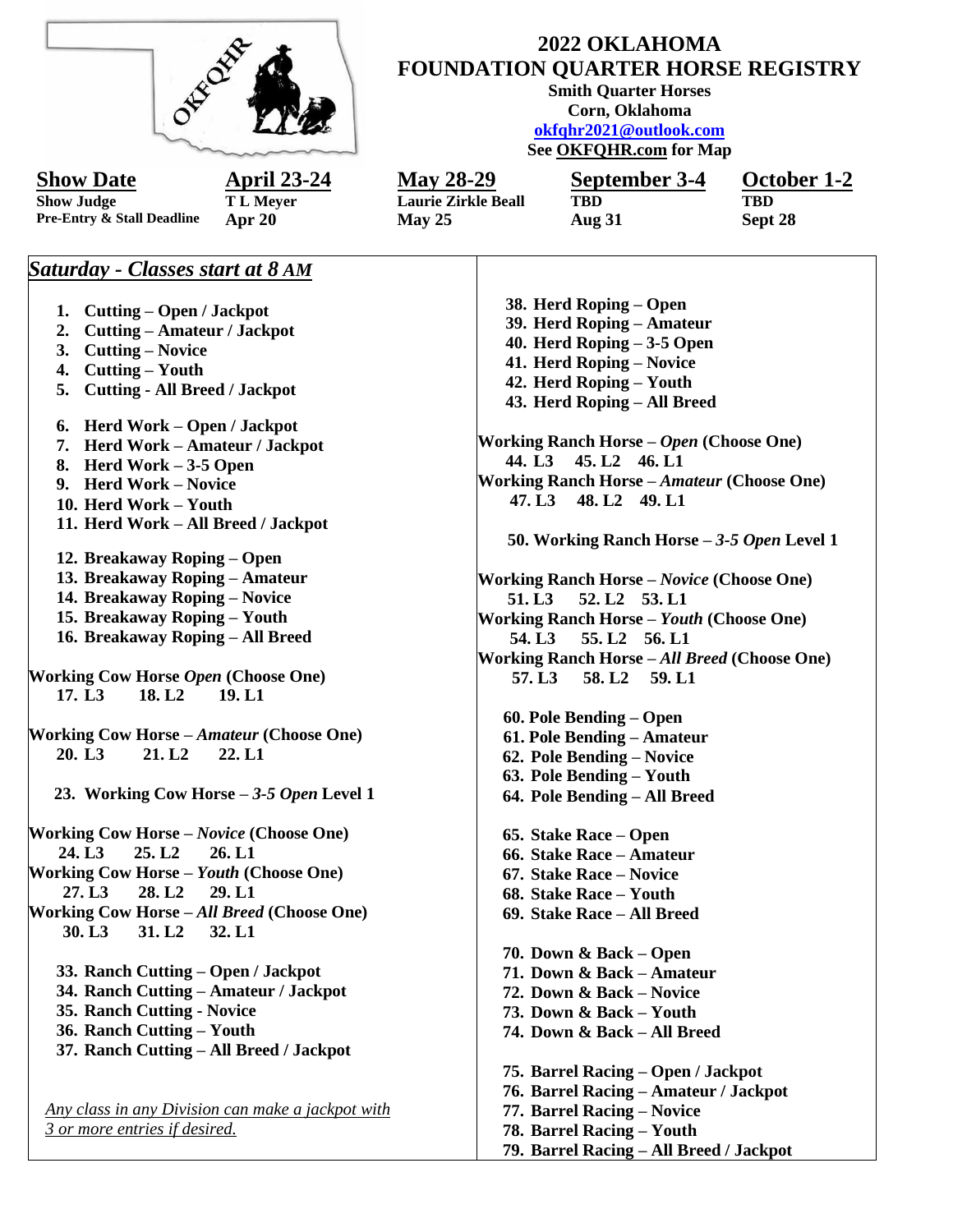| <b>Sunday - Classes start at 8 AM</b>                             | 105. In-Hand Trail (Yearling) All Breed                                                                                                |
|-------------------------------------------------------------------|----------------------------------------------------------------------------------------------------------------------------------------|
|                                                                   | 106. In-Hand Trail (2 Year Old) All Breed                                                                                              |
|                                                                   |                                                                                                                                        |
| <b>OKFOHR CONFORMATION CLASSES</b>                                | 107. Handy Ranch Horse Open / Jackpot                                                                                                  |
|                                                                   | 108. Handy Ranch Horse Amateur / Jackpot                                                                                               |
| 80. Weanling Colts (Sept. & Oct. Shows Only)                      | 109. Handy Ranch Horse - 3-5 Open                                                                                                      |
| <b>81. Yearling Stallions</b>                                     | 110. Handy Ranch Horse - Novice                                                                                                        |
| 82. 2 Year Old Stallions                                          | 111. Handy Ranch Horse - Youth                                                                                                         |
| 83. 3-5 Year Old Stallions                                        | 112. Handy Ranch Horse All Breed / Jackpot                                                                                             |
| 84. 6-10 Year Old Stallions                                       |                                                                                                                                        |
| 85. Aged Stallions                                                | 113. Ranch Riding Open / Jackpot                                                                                                       |
| 86. Grand & Reserve Grand Champion Stallion                       | 114. Ranch Riding Amateur /Jackpot                                                                                                     |
|                                                                   | 115. Ranch Riding $-3-5$ Open                                                                                                          |
| 87. Yearling Geldings                                             | 116. Ranch Riding - Novice                                                                                                             |
| 88. 2 Year Old Geldings                                           | 117. Ranch Riding - Youth                                                                                                              |
| 89. 3-5 Year Old Geldings                                         | 118. Ranch Riding All Breed / Jackpot                                                                                                  |
| 90. 6-10 Year Old Geldings                                        |                                                                                                                                        |
| 91. Aged Geldings                                                 | 119. Ranch Reining – Open                                                                                                              |
| 92. Grand & Reserve Grand Champion Gelding                        | 120. Ranch Reining - Amateur                                                                                                           |
| 93. Geldings (All Ages) - Youth                                   | 121. Ranch Reining - 3-5 Open                                                                                                          |
|                                                                   | 122. Ranch Reining - Novice                                                                                                            |
| 94. Weanling Fillies (Sept. & Oct. Shows Only)                    | 123. Ranch Reining - Youth                                                                                                             |
| 95. Yearling Mares                                                | 124. Ranch Reining - All Breed                                                                                                         |
| 96. 2 Year Old Mares                                              |                                                                                                                                        |
| 97. 3-5 Year Old Mares                                            | 125. Walk-Trot – Beginner (Non-Sanctioned)                                                                                             |
| 98. 6-10 Year Old Mares                                           | 126. Walk-Trot – Open (Non-Sanctioned)                                                                                                 |
| 99. Aged Mares                                                    |                                                                                                                                        |
| 100. Grand & Reserve Grand Champion Mare                          | 127. Ranch Horse Pleasure - Beginner                                                                                                   |
| 101. Mares (All Ages) - Youth                                     | (Non-Sanctioned)                                                                                                                       |
| (134 - 155 ALL BREED CONFORMATION)                                |                                                                                                                                        |
|                                                                   | 128. Ranch Horse Pleasure - Youth                                                                                                      |
| 102. Lead Line-Youth (Non-Sanctioned)                             | 129. Ranch Horse Pleasure - Novice                                                                                                     |
| 103. In-Hand Trail (Yearling) – Open                              | 130. Ranch Horse Pleasure - 3-5 Open                                                                                                   |
| 104. In-Hand Trail (2 Year Old) – Open                            | 131. Ranch Horse Pleasure - Amateur                                                                                                    |
|                                                                   |                                                                                                                                        |
| Prime-Time (60+) any Division eligible with additional \$20 entry | 132. Ranch Horse Pleasure - Open                                                                                                       |
| <u>fee per show</u>                                               | 133. Ranch Horse Pleasure - All Breed                                                                                                  |
|                                                                   | $\mathbb{R}^n$ optics must be received by <b>midnight on the deadline date</b> Context Show Information (405) 615, 6057, email optices |

| Pre-Entry Info                                       | Pre-entries must be received by <b>midnight on the deadline date.</b> Contact Show Information $(405)$ 615-6957 – email entries:<br>okfqhr2021@outlook.com                                                                                                   |
|------------------------------------------------------|--------------------------------------------------------------------------------------------------------------------------------------------------------------------------------------------------------------------------------------------------------------|
| <b>Entry Fees</b>                                    | \$17 per class - For youth exhibitors showing in three or more classes, \$100 per youth/horse combination show all weekend for<br>youth classes only but cattle charges will apply additionally (see below)                                                  |
| <b>Cattle Charges</b><br>(In addition to entry fees) | \$50 per Cutting/Herd Work Class. Other cattle fees \$50 first cattle class then \$15 each additional cattle class: same horse/rider<br>combination. Cattle fees are subject to adjustment by the Board prior to Online Pre-entry for any show.              |
| <b>Office Fee</b>                                    | Pre-entry: \$10 or Day of Show: \$20 (Per horse/exhibitor combination)                                                                                                                                                                                       |
| Stalls & Shavings                                    | \$30 per weekend - (shavings can be brought in or ordered). Limited Stalls available so reservations are encouraged. Smith Quarter<br>Horse will provide shavings at current rate prices. Stall & RV Reservations Contact Smith Quarter Horse (405) 542-7228 |
| <b>Requirements</b>                                  | All horses on the show grounds must be accompanied by official negative Coggins. Out-of-state horses must have health papers<br>and all credentials including paperwork of eligibility, ownership and memberships.                                           |

Horses competing in sanctioned classes must be registered with FQHR (Vicksburg, MI; Call 269-649-1106 or email: fqhr@gtoast.net;). Horse Registrations can NOT be done at the show. All owners and exhibitors must be a FQHR member to show in sanctioned classes and an OkFQHR member to show in any class. \*Amateur classes require an FQHR Amateur card; applications available at the show. Same horse/exhibitor combination must show at three shows in order to qualify for year end awards. Same horse/exhibitor combination must show in two Category classes in three shows to qualify for Category awards. **Jackpots** classes listed on show bill must have at least three (3) entries. **Jackpot rules**: Payout pot will be 80% of jackpot fees. Payout places will be based on American Cutting Horse Association rules for all jackpot classes. Horses do not have to be registered with the FQHR. FQHR horses and members who enter their respective jackpot classes will have their scores/times carried over from the FQHR sanctioned classes to be eligible for the jackpot. Example: you enter open herd work and open jackpot herd work. Your open herd work score is your jackpot score. All breed horses may show as exhibition only if there are not enough entries for a jackpot. In this case, jackpot fees will be waived. Jackpot fees will be based on the following schedule in addition to regular entry and office fees above:Cattle classes: \$50 --- All other classes: \$30 \* Show management reserves the right to combine/cancel classes and/or divisions.

The Exhibitor must accurately fill out entry forms and assumes responsibility for errors.